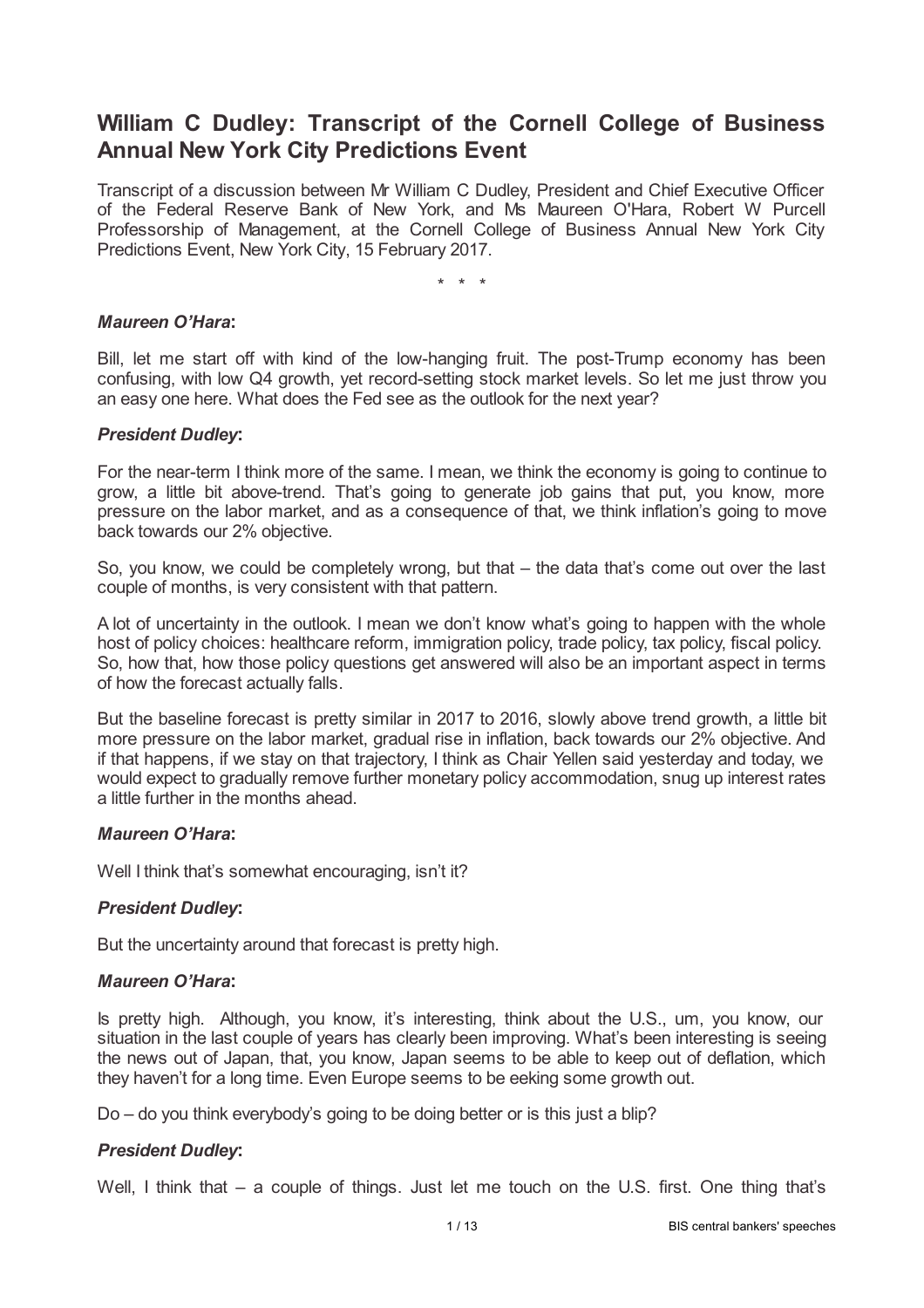interesting is post-election you've seen a pretty big improvement in household and business confidence, especially business confidence among smaller businesses.

Now it's hard to say how much weight to put on that because historically consumer confidence goes up and down, and it doesn't just necessarily feed into consumer spending. But the increase in business confidence is quite striking, especially for smaller businesses. And so one of the big open questions that we're going to be assessing over the next few months is: is that improvement in animal spirits, so to speak, going to actually feed through and lead to more spending?

So, I think where a year or two ago, I think our anxieties were more about the risks to growth to the downside, so as that – well, a year ago, we were worried about events in China, we were worried about uncertainties about Europe. I think now the balance of risk is gradually shifting, where the possibility is that growth could actually be stronger than expected, rather than weaker than expected.

The markets expect fiscal stimulus out of this Administration. That's another factor that probably will over time tilt the equation more to the upside.

But on fiscal policy, it's really hard to factor into your forecast at this point because we don't know what it is, how big it is, or when it will happen. Other than that, we have it completely nailed down.

So, it's really hard to sort of put that into your forecast. And so the way I think about the fiscal policy outlook is that we're probably going to get some fiscal stimulus at some point. And so that's just another factor that maybe tilts the risk to the economy a little bit to the upside.

## *Maureen O'Hara***:**

So, Bill, how about we think a little bit more broadly. You talked about where – it looks like interest rates are going up, at least that's what, you know…

## *President Dudley***:**

Gradually, right.

## *Maureen O'Hara***:**

What Janet Yellen indicated would happen. There's this interesting question, though, about will interest rates over the next year go to quote normal levels, or is there a new normal, right? I mean we've struggled through how many years now of zero interest rates, and the distributional consequences those have had, is there a "new" normal? Do we have an idea what that "new normal" is going to be?

## *President Dudley***:**

Well I think if you look at what the FOMC publishes, the so-called Summary of Economic Projections, one of the things that they forecast, we forecast, is the long-run federal funds rate, where we think the federal funds rate is going to end up in the long-run. So think five, six, seven years out. And that estimate has come down over the last few years. So what that's telling you is that people on the FOMC think that the normal federal funds rate is lower now than it's been in the past.

And the idea behind that is a very simple one. One, there's probably still some residual headwinds left over from the financial crisis that are going to persist for some time. Think about how difficult it is to get a mortgage if you're a lower credit-rated borrower today compared to 2005, 2006. And two, productivity growth in the economy has been very anemic, and I think generally, most economists think there's a relationship between productivity growth and the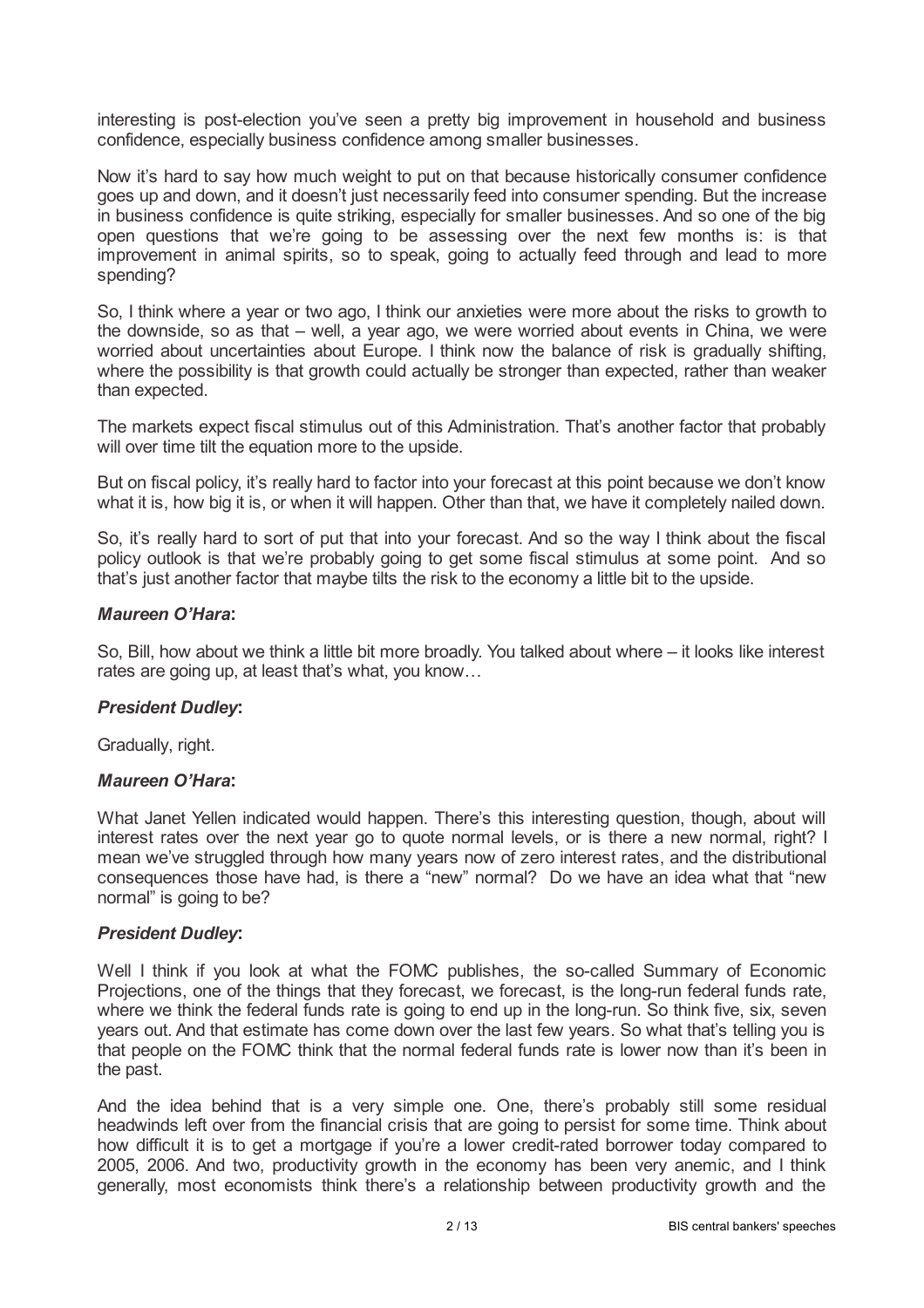inflation-adjusted level of interest rates in the economy.

So, productivity growth is strong, you tend to have high real rates. At 2% inflation you get a relatively high federal funds rate. If productivity growth is weak, you have low real rates. Add 2% inflation, you get a little bit lower level of interest rates.

So generally, if you look at the FOMC projections, people think that the federal funds rate in the medium term is going to more like 3% rather than the 4% that might have been attained historically.

Now there's one little problem with this. Economists are terrible at actually forecasting productivity growth. So just because productivity growth has been weak over the last few years doesn't mean it will necessarily be weak over the next five years.

### *Maureen O'Hara***:**

Well, it's a tricky one. Here's one that's tricky, too. Are there issues connected with financial market valuations that concern you? And that's kind of the grown-up question. Here's the one we all want to know. Any predictions on the Dow reaching 30,000 this year?

### *President Dudley***:**

No way.

# *Maureen O'Hara***:**

Oh, quick, call your brokers.

### *President Dudley***:**

Let's put it this way, if it did reach 30,000, I would be concerned about the stock market valuation. I think one of the things that's interesting post the election is, I think the uncertainty level about policy has gone up enormously, yet markets have actually performed very well, especially the equity market.

And that's actually pretty unusual. Usually markets don't like uncertainty. And so, one thing to ask yourself the question is, why are markets going up even though the uncertainty level has climbed so much?

I think one of the reasons, perhaps, is the notion that political deadlock in Washington is going to ease. Another thing is maybe fiscal policy is going to ride in and provide some support for the economy. But it's an unusual environment, where uncertainty level goes up and the stock market goes up. There's a little tension there between those two things.

#### *Maureen O'Hara***:**

The VIX which is –

## *President Dudley***:**

Well, that's the other thing. Volatility in the market is extraordinarily low. So, that's another thing that doesn't quite fit. You would think if uncertainty was high, you'd have a little bit more volatility. If I was going to write something down as a prediction, I guess I would think volatility will go up. At some point.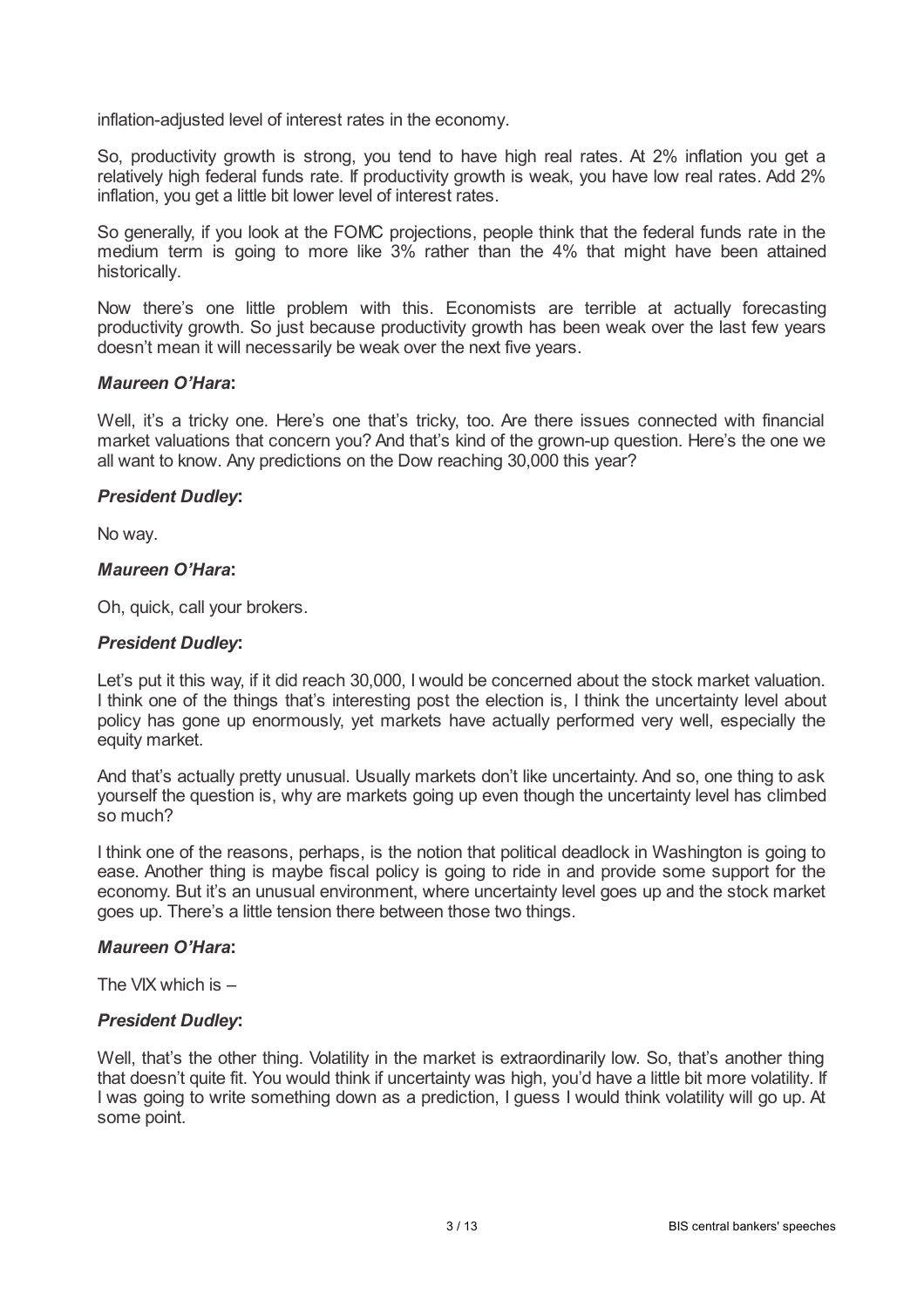# *Maureen O'Hara***:**

Well, it is a confusing structure right now. I think it's hard for anyone to kind of predict this economy. But that kind of makes it fun. Let's talk about something else that is somewhat hard to fathom. What are your thoughts on the election? Let me make it a little more – are there lessons from the election that you think are particularly important for the economy going forward?

# *President Dudley***:**

Well, obviously, the Federal Reserve is completely apolitical, so we don't take sides in terms of elections, and whether the Democrats or Republicans win. But I do think there is an interesting lesson in the election in the sense of support around the country and around the world for globalization, and why that support did not seem to manifest itself in terms of our election outcome.

You know, I think that globalization has lifted literally hundreds of millions of people out of poverty over the last decade or two. And so I think net-net from my perspective it's been a good thing. But people have been left behind from globalization. I think a lot of people in the United States didn't put enough weight on those people. You look at income distribution in the United States it's become a lot more skewed. You look at income mobility in the U.S., it's not very good.

I think those are things that we really need to work on is the country. I think we really want to make it so that globalization lifts all boats rather than just some boats because if you don't have that, you're not going to have support for globalization. You're not going to have support for free trade. And if you don't have that, then I think that has its own set of consequences.

## *Maureen O'Hara***:**

Yes, well, I think you've raised a great point, that there are both positive and negative consequences of globalization. Let me raise something that may have similar negative and positive, and that's the impact of technology. I think we're all beginning to see a brave new world in which technology is entering ways that even 10 years ago were hard to fathom. And you know, I think that just as globalization seems to have made people nervous about the future, so has technology.

Now, what are your thoughts on that? Is technology going to be the bigger influence over the next decade? Is that what's going to change our economy and the ability of people to make that leapup that you just talked about?

# *President Dudley***:**

Well I think technology is always challenging. I think it's been challenging for decades, even centuries. My mom for many years lived in Westville, Massachusetts, and if I have this right, it was the buggy whip capital of the world at one point.

Well, Westville had to make the transition from being the buggy whip capital of the world to other things. And I think – so, I don't think this is new. I don't think this is a new story about technology.

What I think is what's new is we have to do a better job in terms of retraining people, getting people the mobility they need so they can actually feel that they have a place in the new economy.

I was thinking about this question about technology and you think about the U.S. farm sector. You think about how many people in the United States worked on farms in 1900 and how few people work on farms today. Same kind of tech, same science and process of technological transition, but the good news is we were able to find things for those people to do.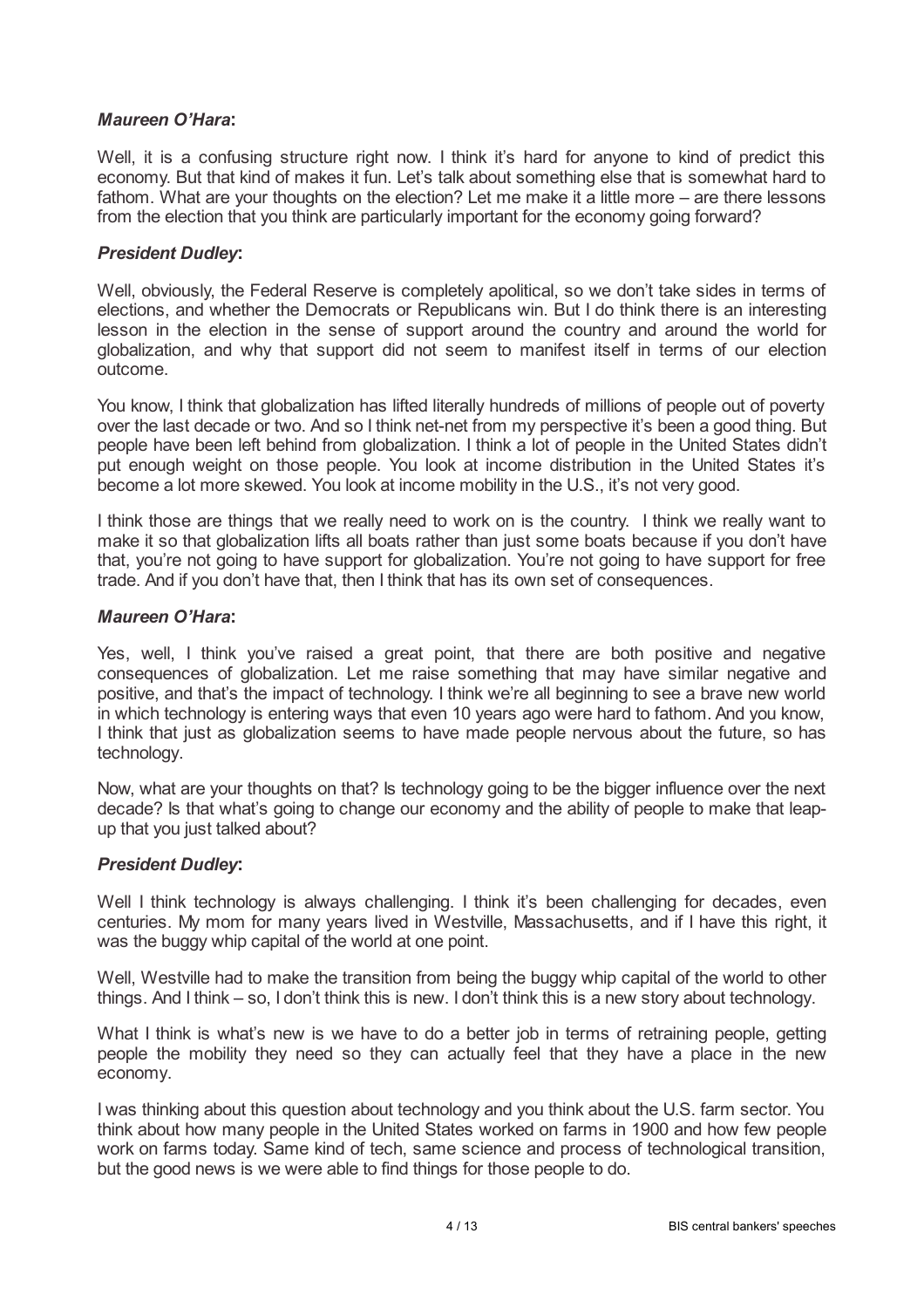People always have for many, many years, talked about how technology is going to put everyone out of work, and everyone's just going to have a lot of leisure. That has not panned out up to now at all, and so I'm just a little bit skeptical that now we're at that critical turning point. I could be wrong. This time could be different. But if you think about how long we've had these conversations about technology obsoleting everyone's skills and leading to massive unemployment, this has been a conversation that we've been having for hundreds of years, literally.

## *Maureen O'Hara***:**

It's tricky now, though, isn't it? I mean in the past, I think you used to think about technology as taking away some of the lower-skilled jobs, and yet now we're seeing it kind of marching its way up. I think it'll be awhile before it gets to Fed presidents. But I know…

### *President Dudley***:**

Well, there are some people in Washington that would like to make us conduct monetary policy by a rule.

### *Maureen O'Hara***:**

And there you go, a robot can do it.

### *President Dudley***:**

We don't think that's such a good idea, by the way.

### *Maureen O'Hara*

It's an interesting challenging, and particularly here I saw some numbers the other day that the high school graduation rate in New York state is somewhere in the 70 percentage points. And again, as you think about the technology creating winners and losers, you know, obviously we're in education, all of us are committed to education, you know. Is that kind of crucial to the technology solution? What do we do with the people who don't?

#### *President Dudley***:**

Well, I think – I mean look, I think education is absolutely essential. Giving people the skills they need to sort of navigate in the 21st century economy.

And the second thing we need to do a better job is actually retraining people so that the only education you get shouldn't just be when you're 18 to 22 years old or 25 years old. We need to have a better system where people can sort of retool themselves.

I think a third thing we can do is a better job of matching the skills that people get in universities to the business needs. One of the things that we've been talking about for a long time is that the New York Fed has tried to have better partnerships between businesses and education, so that the skills that people are getting when they go to the university match the opportunities when they actually graduate.

And I think we've made a lot of progress on that, but that's something that I think we could even do better on going forward.

#### *Maureen O'Hara***:**

Can you turn us back to monetary policy again for a minute because, you know, one could argue that one of the major forces that helped us get through the crisis was monetary policy, with its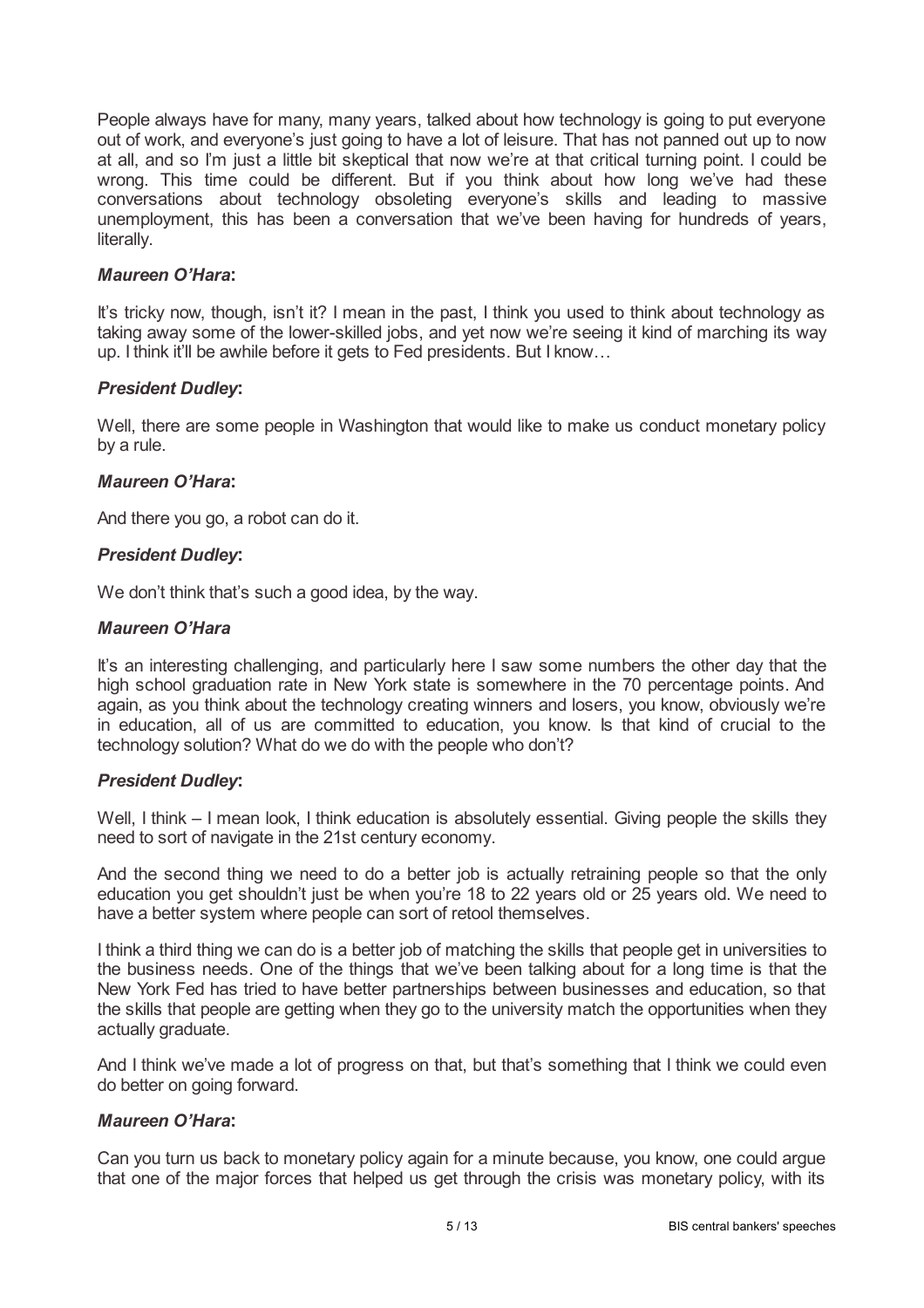expansive, you know, quantitative easing with the role that the central bank took up and really helped keep the financial markets from collapsing, and now also keeping the economy from collapsing.

Now we have, as you mentioned earlier, the prospect for more fiscal stimulus, which in some ways makes it a little better...

# *President Dudley***:**

Potentially.

# *Maureen O'Hara***:**

Because it's not just monetary policy, we'll have fiscal policy. But we also have a variety of other factors that may influence monetary policy. One of which is the possibility that we as a country are going to become more isolationist. And that has implications, doesn't it? For your monetary policy and how you implement it?

# *President Dudley***:**

Well, I think we – as I said before, I think we have a lot of uncertainty about what's going to happen on immigration and trade. Most economists – the overwhelming number of economists – think that open and free trade is a good thing, comparative advantage, you want to produce the goods and services that you're best at producing and let other people produce the goods and services that they're best at producing, and that actually generates gains for both sides. That's really the theory of trade.

So I think that's  $-$  so I think we don't want to lose sight of that. Obviously, to the extent that we  $-1$ think it's very – it's way too soon to sort of see how this is going to evolve. It could evolve in the direction where we negotiate hard and we get somewhat better trade deals for the U.S. and trade barriers around the world don't go up very much at all, if at all. That's probably not a bad outcome for the U.S., and I don't think it's a bad outcome for the world. Or you could go down the path that was quite a bit more pessimistic than that.

So, I think it's just too soon to sort of see which direction. You know, the Federal Reserve is going to obviously take the world as it is. I mean we – our objectives are set by Congress. Very clearly, maximum sustainable employment in the context of price stability. So we have two goals: employment and inflation.

And if the world is a really good place, it maybe makes it a little easier to achieve those goals. And if the world is at a more difficult place, maybe it makes it a little harder to achieve those goals. But it doesn't change our goals, and it doesn't change our monetary policy mission.

## *Maureen O'Hara***:**

Let me turn that, our focus, just a tiny bit. You've been a leading critic of culture in the banking industry, and I kind of have a two-part question here. Do you think the era of bad behavior in banking is behind us? And here's the second part of the question: some people would argue that the behavior wasn't really that bad but instead the regulators…

# *President Dudley***:**

Who are those people?

## *Maureen O'Hara***:**

There was Elizabeth Warren, I'll say that, I think she's convinced. But some people would argue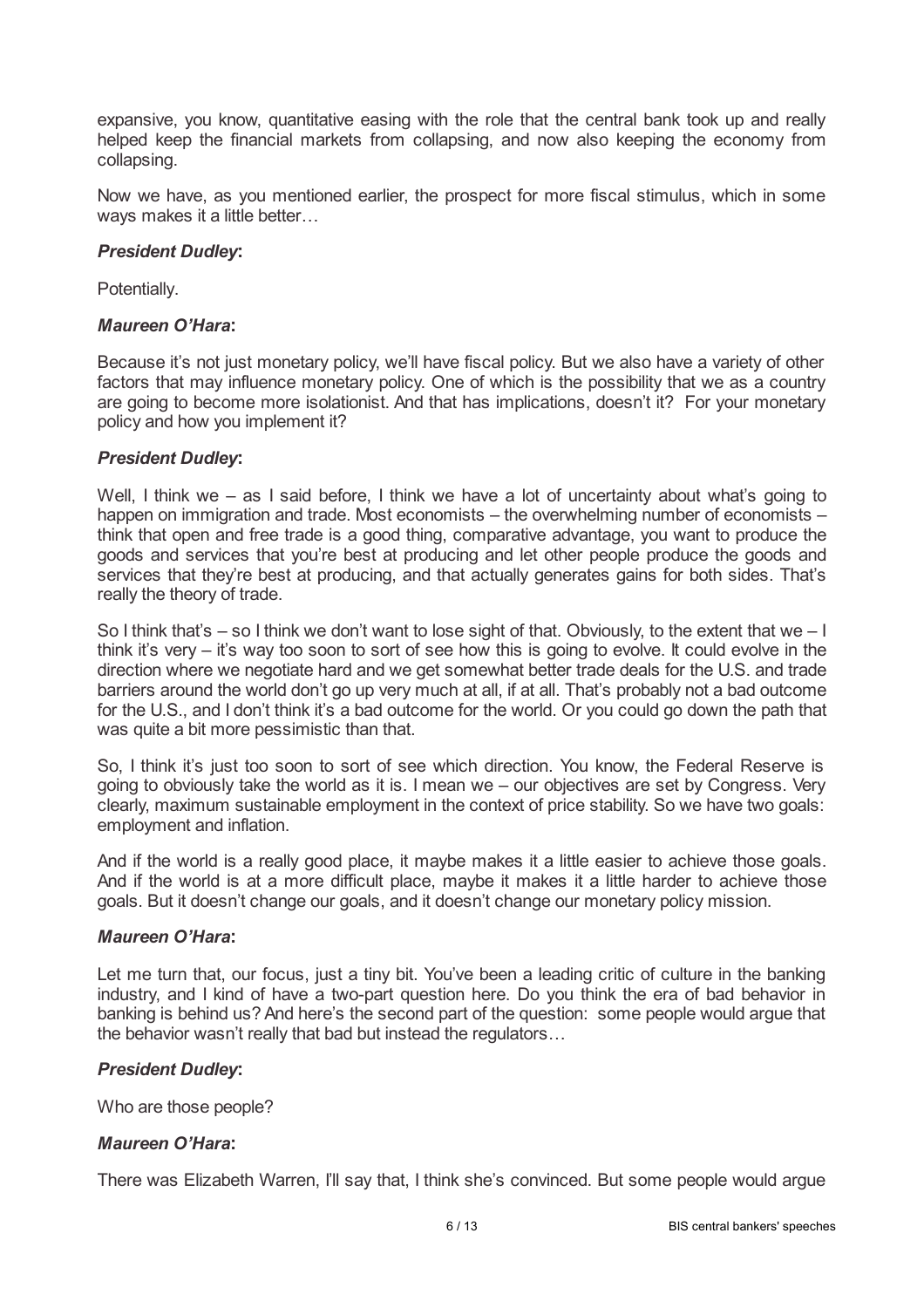that the regulators used the opportunity to extract excessive fines from banks for behavior that maybe wasn't ideal but wasn't so horrible. There's two different perspectives. I think no matter how we look at it, some of the behavior of the banks was sort of unacceptable. Are we past that, do you think?

# *President Dudley***:**

Well, first thing I would say is a lot of the behavior was just totally egregious, totally unacceptable. Not in the gray area. You know people talk about, well, it's hard to know where to operate in a gray area, I think a lot of the behavior was way over the line.

When people are getting together in chat rooms trying to talk about how they can collude to rig a market, that's not in the gray area. That's way over the line.

When people are consciously doing things to evade any money laundering rules and sanctions, that's not in a gray area, that's way over the line.

So I feel that most of the things that have resulted in fines can be tied to things that are not in a gray area. They're just way over the line.

Now the question of whether the fines are excessive – I mean it's hard to know how you take the behavior and then map it back onto the fine. I think the important thing, though, is to make the fines big enough so that the senior management of these institutions doesn't just say, "Well, I can just write a check, accept the bad behavior, and move on."

If the fines are substantial, then it actually gets some senior management's attention, and I think that's one of the reasons why banks are working harder on the issues of culture in their institutions.

I've actually been very – you know, you asked me the question, is bank bad behavior over? I expect not because I think there's always people that test the limits of the law and regulation and are always trying to see where they can go. And there are obviously going to be bad apples in any really large organization.

What I hope is that, one, the banks will sustain their effort to improve their cultures. Banks really are working on this. I spoke at a bank industry conference about a month ago, where they brought in all their very high potential mid-level people to talk about culture, and it was really them talking about bank culture and I came in for a very short period. I think I was the only person from the official sector that spoke there.

And I thought the fact that they were taking all these people that are high-performers and spending a day trying to inculcate them with the importance of culture maybe suggests that we've passed a tipping point. So, that's important.

I think the other thing that I'm hoping to see is the banks start to cooperate a little bit more with each other and share best practices on bank culture. Up to now it's been most banks working sort of on their own thing alone. I think if they actually shared best practices, shared survey results, to see how they were doing relative to their peers, that would also help them perform.

And the last thing I would say on culture, I think we've got to continue to work on incentives. I have a very simple mantra. Incentives drive behavior. Behavior sets social norms. And those social norms define culture. So if you have the wrong incentives, you're probably going to have bad culture. If you have the right incentives, you're probably going to have a much better culture.

One thing that Preet Bharara said when he came to a conference we had at the New York Fed, he said one of the big challenges that he sees is that people don't speak up early enough when they see something wrong going on. He said that if people spoke up early, a lot of these big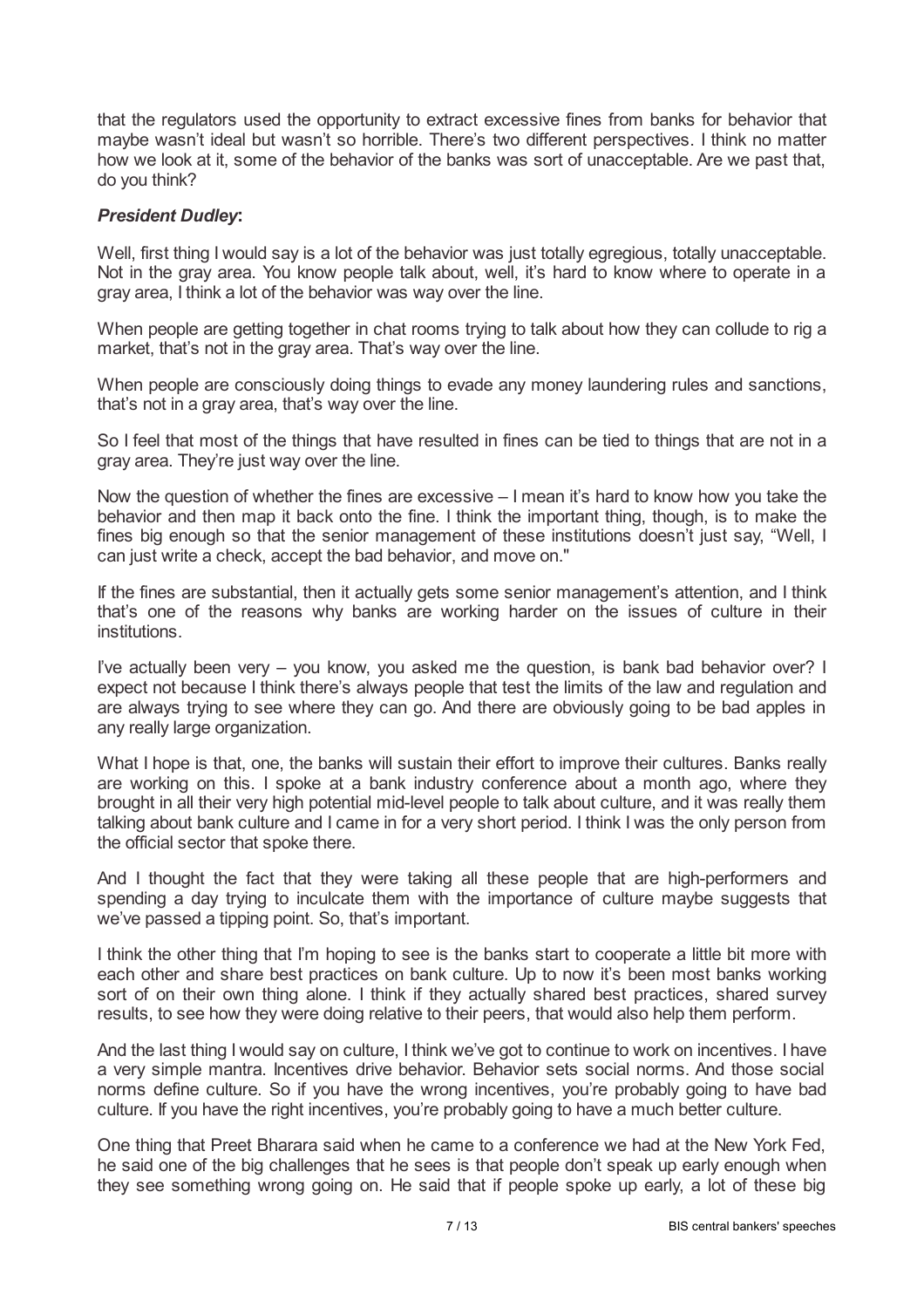things would never have been big things. They would have been little things.

And so, the important thing also is to really educate people that it's okay if you see something that bothers you, that you're not comfortable with, raise your hand. You're not doing anybody a favor by keeping silent, hoping it will go away. You're not doing anybody a favor by thinking, well, if I raise my hand, I'm sort of tattling on my colleagues. That is not the right way to think about it.

Bad behavior is not good for you, it's not good for the institution. And so, if you do see bad behavior, or something that you're not really sure whether it's bad behavior or not, raise your hand and raise it to your manager, and have a conversation about it.

### *Maureen O'Hara***:**

Well, I think, I hope you're right that we're reaching a new awareness of the fact that some behaviors just can't be accepted. You know, I don't care whether they're legal or not. They're over any kind of ethical lines. And we shall see, it's a new world, isn't it?

### *President Dudley***:**

Yeah. It's very important that people understand that the idea is not to just perform to the regulation and the legal law. And one of the things we have, because we have a very legalistic system with lots of regulations with banks – people sometimes feel like, "Oh, well, given that, I can do anything within those parameters."

Well, the world changes faster than the regulations and law can sort of keep up. And so, using that as your guide in terms of what's good behavior, permissible behavior, I think is a very bad, bad guide.

#### *Maureen O'Hara***:**

Well let me turn to one last question, and then we'll open it up to all of you. Would repeal of parts of Dodd-Frank, the Volcker Rule, be a good thing for the financial system? Any predictions about what's going to happen with financial regulation going forward?

#### *President Dudley***:**

Well, I think that it's certainly going to be looked at, and obviously we'll have to see how it makes its way through the House of Representatives and the U.S. Senate. I'm perfectly – I think it makes sense to look at the Dodd-Frank Act, to see which parts are working and which parts are not working so well.

I mean, when I sort of think about the Dodd-Frank Act, I think there's really two things that we're trying to accomplish here. Number one, we're trying to make the probability of failure of large complex financial institutions a lot lower than it was before. So that means more capital, more liquidity, better governance, better risk management. And we want to keep all those things.

And the second thing we're trying to do is that if a firm does get into trouble, we can actually allow it to fail without it threatening to take down the rest of the financial system. So that means you need good resolution regimes, and you need a financial system where you don't have a lot of vulnerabilities.

You know, one thing, for example, that we've accomplished over the last year is we've had money market fund reform. Money market funds were one of the accelerants of the crisis after Lehman Brothers failed.

So, fixing the financial system to address some of those structural weaknesses is also important. So I think keeping that part of Dodd-Frank, central clearing of derivatives, I think is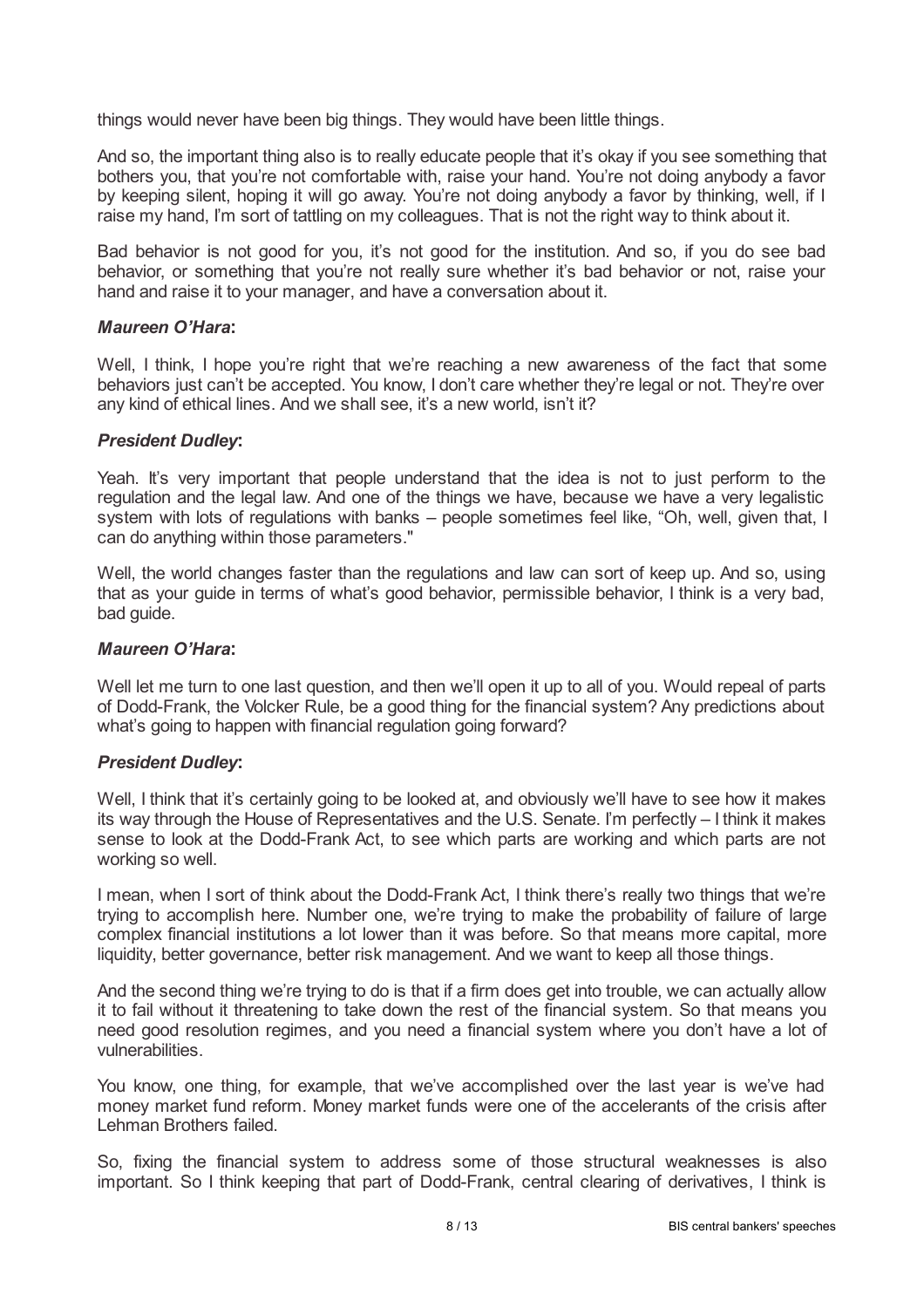something that makes the financial system more robust. Keeping all those parts I think makes a lot of sense.

Volcker Rule? You could probably do the Volcker Rule in a more efficient way to achieve the same objectives without the burden of regulation that you have right now. You know, right now, if you're an equity trading desk and the equity market falls very violently, you really aren't supposed to go in and buy equities unless you actually have customer orders. So, you actually have this crazy situation where the equity desk can't actually buy equities to support the market.

So, I'd like to see the Volcker Rule looked at to see if there's a way of doing it in a way that – if you're a client-facing business, and you're trading your own asset class, you have a little bit more freedom to buy and sell when markets are volatile and maybe provide actually a little liquidity support in the market. But also make it a lot easier, I think, to enforce the Volcker Rule.

The other thing I would say is relief for smaller banking institutions. The financial crisis was not about small banking institutions. It was about large banking institutions and particularly it was about large broker-dealers. And so I think the Dodd-Frank Act imposed a lot of compliance and regulatory costs on smaller banking institutions.

And I think – we have about 6,500 smaller banks in the United States plus a lot of credit unions and other financial intermediaries. Relief for those guys I think would be really, really valuable because the burden on them, they feel that burden disproportionately because they don't have as big an asset base to spread all those compliance costs across. And I think it has more of a real consequence because a lot of these institutions support small business lending, which I think is really important to have a vibrant economy.

# *Maureen O'Hara***:**

So given the two goals you said that there were for the Dodd-Frank Act, it does make you wonder how the Congo Minerals Relief Act ever got into the Dodd-Frank. But maybe we'll leave the Congo Minerals for another night. Well, I think the issues we've talked about here have covered a wide range of areas, and let me turn it open to the audience here and see if we can come up with some other questions. How about you? Yes.

## *Audience Member*:

You alluded to China and the concerns we had about it last year that have now gone away. Why do you think the narrative changed on that, why do you think China is doing better? Also, you know, we're seeing more about rising inflation, so is this really about rising inflation or is it about the end of the disinflationary-deflationary scare? Thank you.

## *President Dudley***:**

Well I think last January, early February, the markets were under a lot of distress. There was a big flight to risk aversion and markets went down pretty hard around the globe. I think part of the story was China, but I think part of the story was also worries about the slowdown in China leading to a big commodity bust, and that commodity bust then putting a lot of pressure on especially emerging market economies that were actually selling a lot of the products to China.

China's been on a much more sort of stable growth path this year. They've also clarified what their foreign exchange rate regime is. So I think people are a lot more comfortable in terms of how they're managing the renminbi.

I think there are still challenges in China and they're still trying to reorient their economy from investment-led growth to consumption-led growth. They're still an economy that I think that credit is growing quite rapidly and so you sort of worry about how sustainable that is over the long-run.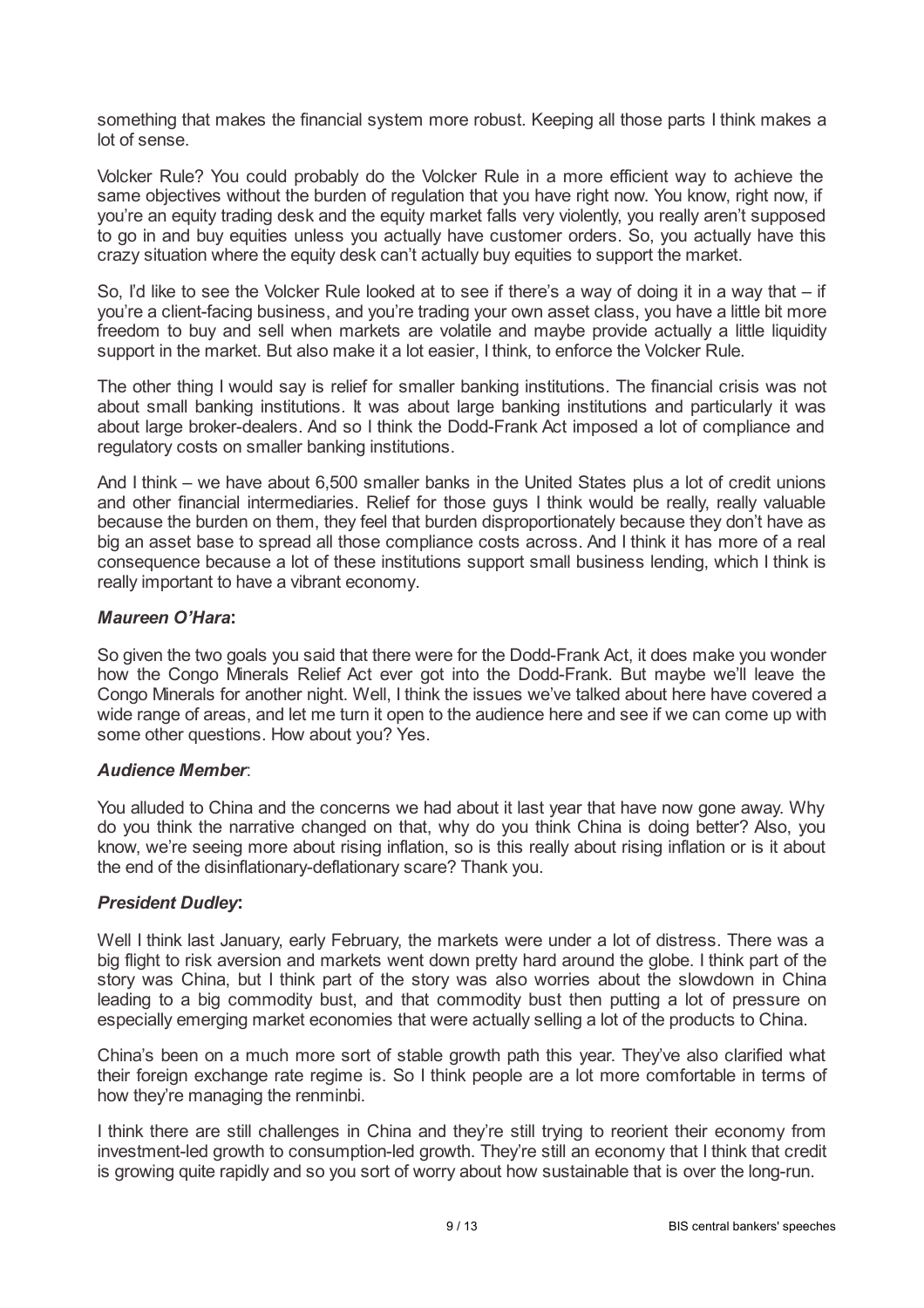But I think it's much less of a focus of the markets today than it was a year ago, and I think the anxiety about the emerging market economies is much more focused on individual countries rather than sort of broad like it was a year ago.

I mean financial conditions really, if you look at the financial markets post-election, we've seen stocks up, we've seen the dollar a little bit firmer. We've seen credit spreads narrow quite a bit, and we've seen bond yields up a little bit. But net-net, financial conditions haven't actually changed very much post-election. That was very different a year ago. Financial conditions were actually tightening quite sharply a year ago. And it wasn't really clear how far that was actually going to run.

### *Maureen O'Hara***:**

There we go, question?

## *Audience Member*:

Can you talk a little bit about balance sheet normalization, how you think about that in the context of monetary policy? In the September FOMC, you guys talked about thinking about balance sheet normalization in terms of when your rate hikes are well under way. What does "well under way" mean, how are you thinking about that?

## *President Dudley***:**

I'm sure "well under way" means different things with different people. I think the — we made it pretty clear in terms of our statements that we sort of want the active tool of policy to be shortterm interest rates. And the balance sheet to be sort of in the background. We've also said that we wanted to get some room off the zero bound before we actually start to normalize the balance sheet, to end the reinvestment.

Now I think my own personal view is, how soon you want that process to start depends not just about how much margin you have between the current federal funds rate and zero, but also how confident you are that you're actually not going to need to reduce the federal funds rate in the near-term.

So, to the extent that we become more confident, if we become more confident about the economic outlook, that the recovery will be sustained, then I think that for me – speaking for myself, and only myself – that might make me a little bit more comfortable to proceed with balance sheet normalization a little bit more quickly.

I think the important thing here is that when balance sheet normalization occurs and we start to end the reinvestment, don't think of it as an active tool of policy. Think of it as a passive tool, number one. And number two, to the extent that we then do decide at some point in the future to taper or end the reinvestment, that will also be a way of removing accommodation. And so that would be a bit of a substitute for raising short-term interest rates.

So, I would guess, my own personal view, is if we move to balance sheet normalization, that might actually stretch out the process of raising short-term interest rates a little bit because the two are substitutes for one another in terms of removing monetary policy accommodation.

The Chair said in her testimony that this is something we're going to be looking at over the coming meetings. We want to make sure that we know exactly what we want to do long before we have to do it, and so obviously the discussion and contemplation of what the right strategy is here needs to start relatively early, so it can be done absolutely as soon as you actually might want to do something.

People sometimes think that when we start talking about something in the minutes that that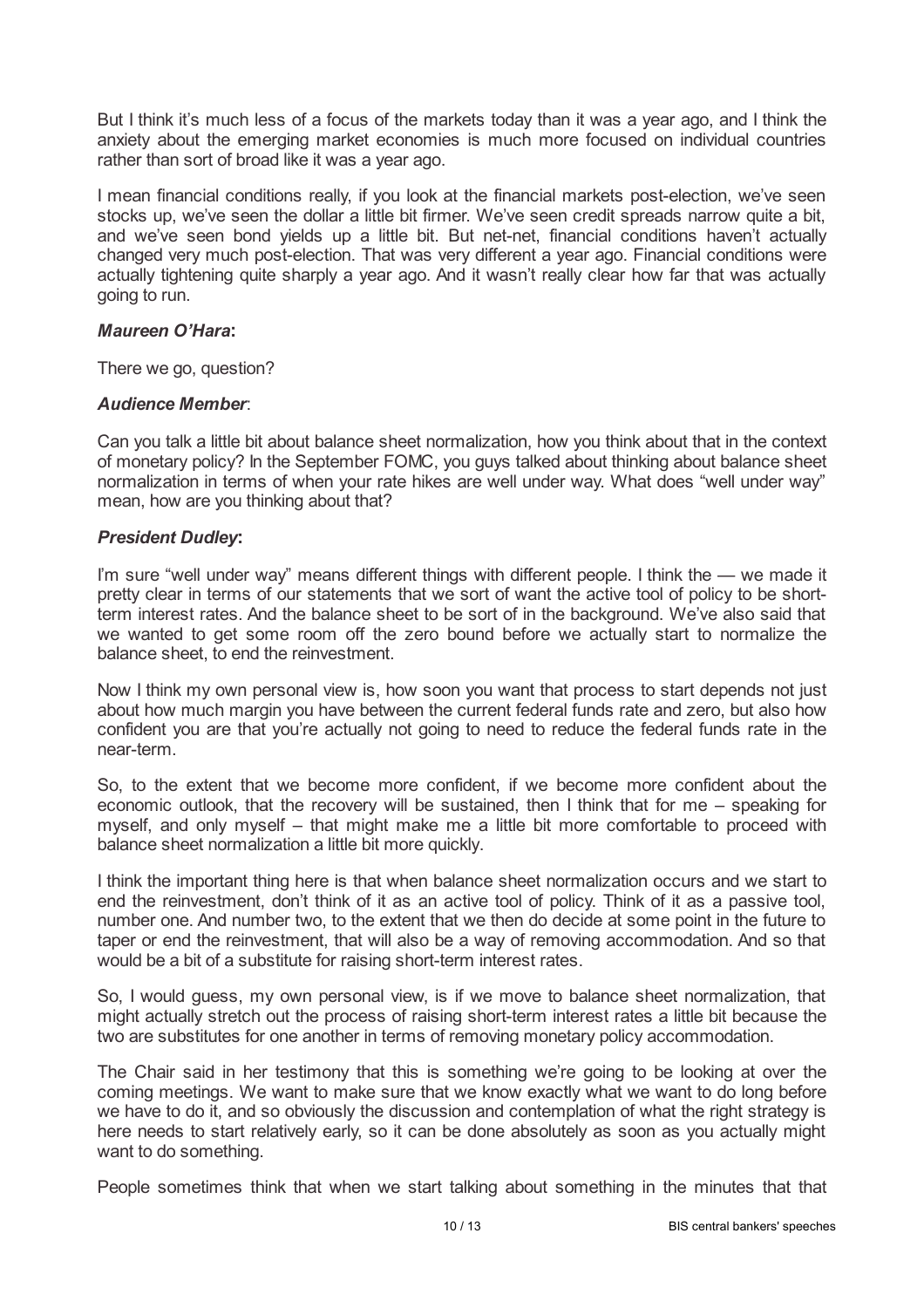means that we're going to do something momentarily. Usually it takes a while for us to develop those themes and issues, and reach a consensus.

So, I wouldn't take a lot of signals just because it was in the minutes last time and something here is imminent.

### *Maureen O'Hara***:**

Well, you'll have a few openings, too, in the FOMC that have to get filled in before you'll get full strength. So again, a slightly different Federal Reserve Board going forward, too.

### *President Dudley***:**

Yes.

### *Maureen O'Hara***:**

An excellent point, an excellent point. What have we got? Here we go.

### *Audience Member*:

If the new Administration continues with this isolationist policy, is able to successfully put tariffs on imports, would that have an inflationary impact and would the Fed have to address that?

### *President Dudley***:**

Well, again, I don't think that's - I don't really think that's the professed goal of the Administration. I think the Administration wants better trade deals and not – I think the question is whether they'll get better trade deals without actually having to put, you know, higher trade barriers in place.

Obviously to the extent that trade barriers go up and that would tend to raise import prices, that would feed into price level in terms of inflation, and so obviously, we had to take that into consideration in terms of how we do monetary policy.

But going to be happening in a dynamic world where a lot of other things are going on. So, I wouldn't want to take one thing and say, "Oh, if that happens, we're going to do X," because it really depends on, one, it's highly speculative what's going to happen on trade policy, and two, even if it happened, it would depend on magnitude and it would depend on a lot of other things that are going on.

So I think it's really hard to speculate about something like that.

#### *Maureen O'Hara***:**

Okay, I see some hands way back there. So if you can hand the microphone to someone who's got their hand up, way back there, that'd be great.

#### *Audience Member*:

Recently, it's been speculated that the Trump trade policy actually will evolve into a border tax. It's been in the works in the Republican Party for the last several years. This would simply entail an increase across-the-board in taxation on imports and an equal proportional across-the-board decrease on all exports.

First question would be, what do you think of this type of proposal? And second, if this were implemented, what do you forecast the impact to be?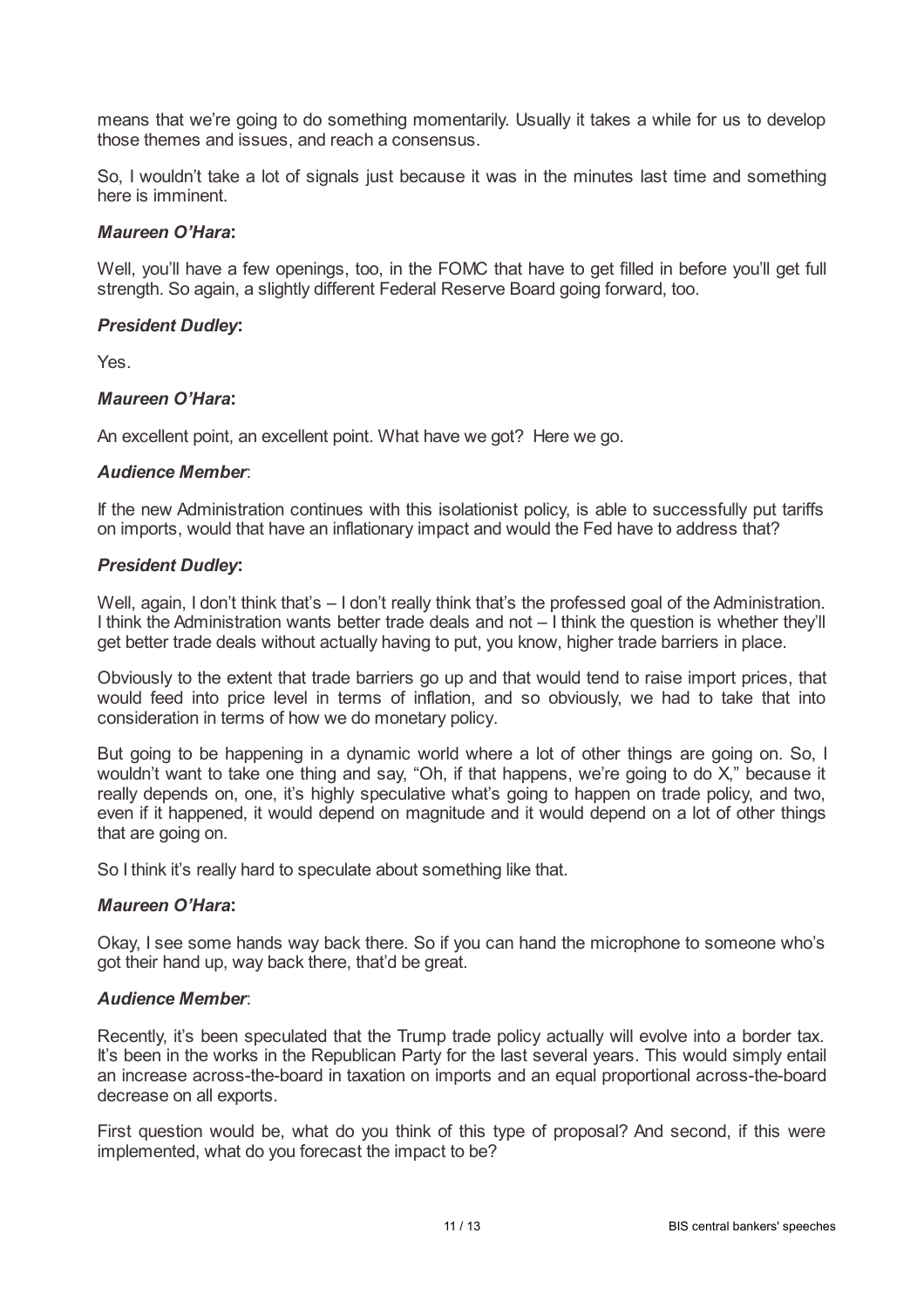# *President Dudley***:**

Well, there's been a lot of discussion in Washington about this border tax adjustment. If you were starting with a corporate tax code from scratch, it would be, I think, quite attractive in a lot of ways because it basically eliminates a lot of the incentives to engage in games of transfer pricing. It reduces a lot of the incentives to book your intellectual property abroad.

So, it actually has a lot of attractive features. I think the challenge is that it's very different than the current tax regime, and so there really would be some pretty significant adjustment costs and frictions of moving from the current regime to that new regime.

And so, I think the question is really going to be: do people think those adjustment costs are a price worth paying for what I would agree is probably a better corporate tax regime. Certainly, a much better tax regime than the one we have today.

But you know, there's going to be a lot of people that are going to be worried about how that adjustment is going to affect their particular industry. If you're an importer, you're going to be worried that your price of imports is going to go up.

Some people argue that the dollar will move proportionately with the size of the import tax, so the import prices won't go up at all in dollar terms.

But, you know, that's theory, and people worry about how it will actually work in practice. So, I think this is just going to be a very heavily debated topic in Washington in the coming weeks and months.

### *Maureen O'Hara***:**

I think we have time for maybe one or two more. Let's let some people in the back again.

## *Audience Member*:

Hi, Mr. Dudley, nice to hear from you. I've got lots of questions, but I guess everyone gets to only ask one.

## *President Dudley***:**

You can ask more than one, but I'll only answer one.

#### *Audience Member*:

Okay, so, I was going to ask some sort of structuralist post-Ricardian question, but I'll set that one aside.

## *President Dudley***:**

Thank you.

#### *Audience Member*:

On a similar vein, to what degree do you think that this challenging of facts and these threats about what is truth and, you know, journalistic integrity, to what degree did this affect the financial system and to what degree did this confidence in what the Wall Street Journal might say or the New York Times might say as a fact can affect confidence in financial institutions? And what remedies do you have, or does the Fed have, to combat that?

## *President Dudley***:**